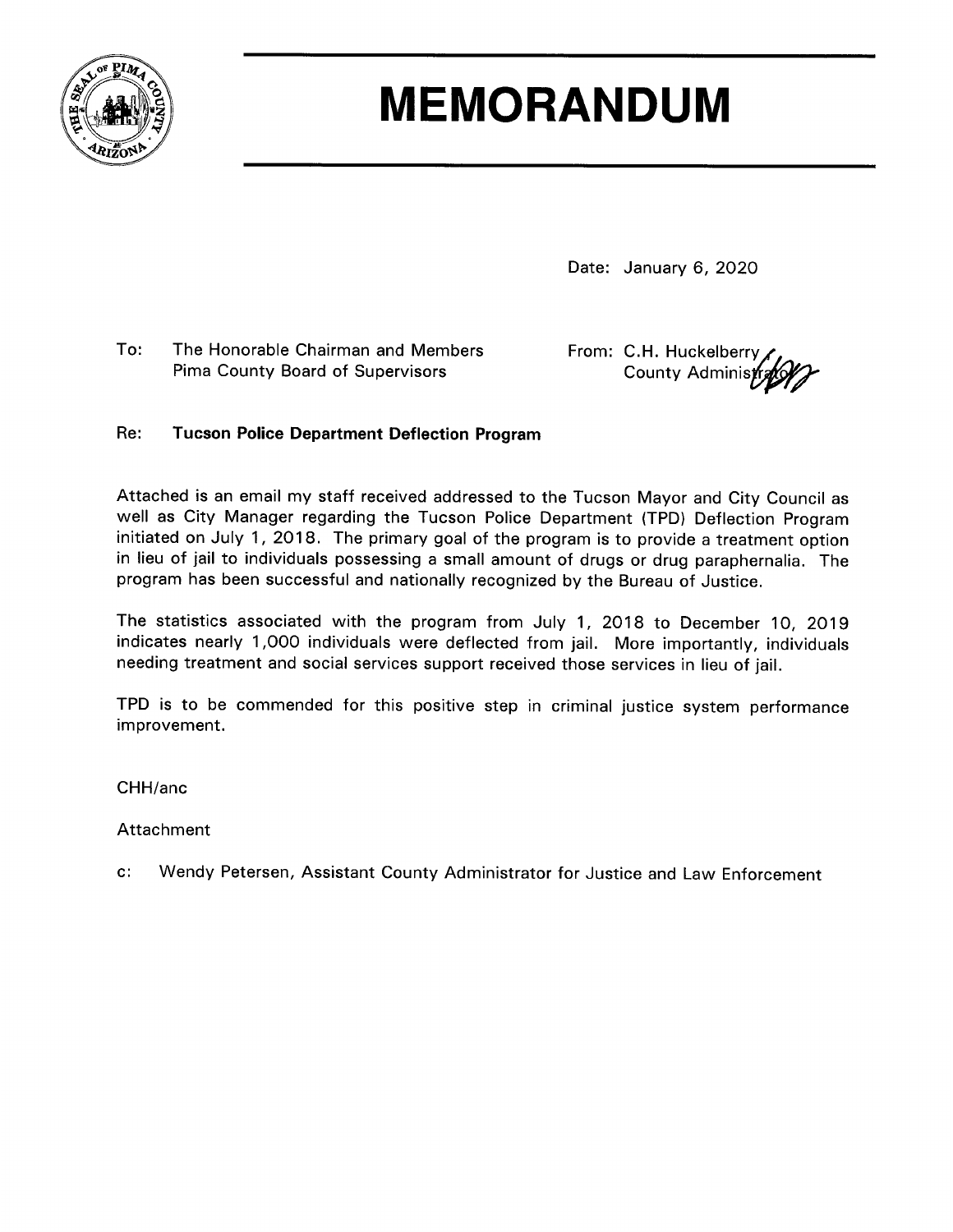From: Chris Magnus [<Chris.Magnus@tucsonaz.gov>](mailto:Chris.Magnus@tucsonaz.gov) **Sent:** Thursday, January 2, 2020 12:39 PM **Subject:** TPD Deflection Program Update

\*\*\*\*\*\*\* This message and sender come from outside Pima County. If you did not expect this message, proceed with caution. Verify the sender's identity before performing any action, such as clicking on a link or opening an attachment. \*\*\*\*\*\*\*

Dear Mayor, City Council Members, City Manager, and others:

The Tucson Police Department's Deflection Program was initiated on July 1, 2018, with its primary goal being to address misuse of opioids and other substances. TPD personnel work to identify individuals with substance misuse issues, encourage them to get treatment, and immediately facilitate transport to a treatment provider.

The goal of deflection is to break the cycle of *Drug-related Crime*→*Arrest*→*Jail→Release*→*Drugrelated Crime* by getting individuals who possess small amounts of drugs or drug paraphernalia into treatment to address their underlying substance abuse disorder problems. These are not "drug dealers." The use of deflection is always discretionary for an officer, in part because not everyone caught up in this cycle is ready or willing to accept treatment.

TPD is one of only a comparatively small but growing number of police agencies throughout the U.S. that participate in a deflection/diversion program. These programs focus on treatment as a priority over arrest and incarceration.

Not surprisingly, there is still a fair amount of resistance and negativity associated with deflection programs within some police agencies. Even locally, a commander from another agency was recently heard proudly proclaiming that in his jurisdiction, *"Dopers go to jail!"* I recognize that it will take some time for members of the policing profession (as well as many members of the public) to realize that addiction is a disease.[\[i\]](#page-2-0)[i] Whenever possible, we are better off addressing the disease of substance abuse disorder medically rather than through the criminal justice system. This is the goal of deflection.

TPD's deflection program has received national recognition and is one of six national learning sites designated by the Bureau of Justice Assistance. This designation funds other agencies from across the nation to visit Tucson and learn from our program.

Between July 1, 2018 to December 10, 2019:

- 953 people were deflected
- 8 people were self-referred *(showed up at a police facility seeking help)*
- 19 people were social referrals *(sought out a police officer or CSO in the field for help)*
- After a six-month evaluation of the program was conducted by U of A researchers in May 2019, it was noted 61% of the people offered deflection agreed to be deflected

To illustrate the impact deflection is having on people in our community, I am sharing some encouraging stories from community members who were deflected: